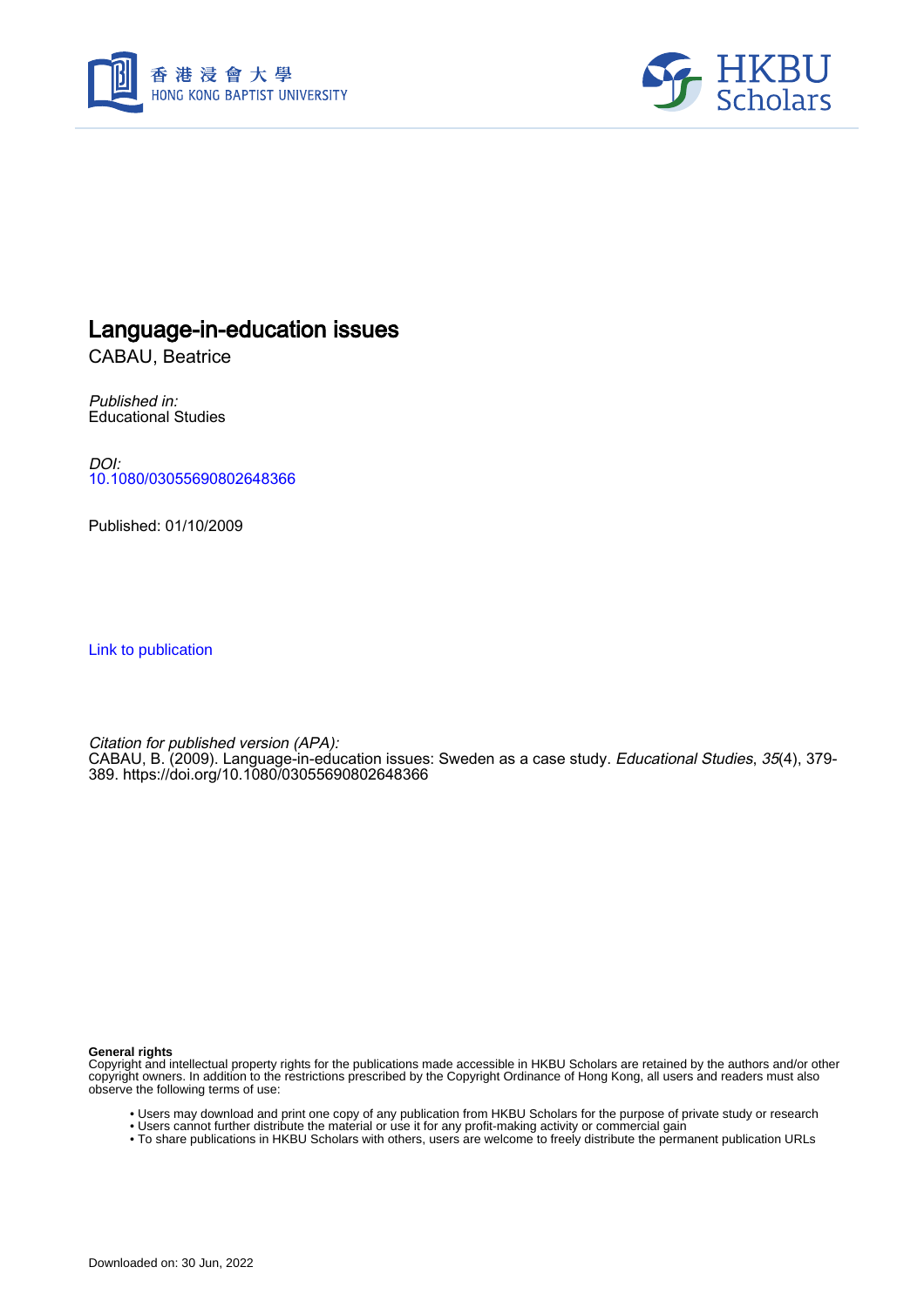*Educational studies* 

## **RESEARCH ARTICLE**

#### **Language-in-education issues: Sweden as a case study**

 $B\acute{e}$ atrice Cabau<sup>[1](#page-1-0)</sup>

1

Abstract: From the beginning of the 1990s, the Swedish society has been affected by various changes at various levels. This modified social, political and economic context led to several reforms implemented in the educational arena. These reforms dealt with decentralisation, choice, use of market forces and privatisation. All these aspects had an impact on language education.

This article will focus upon the social, ideological/political and educational parameters having affected language-in-education policy in Sweden these last years. It will investigate the present-day position of languages – Swedish, minority languages, English and other foreign languages – in the Swedish educational milieu. It is based upon the following main assumption: an investigation into the position of these languages in education highlights the new trends observed in the educational sphere since the 1990s. These new trends themselves echo the various changes Sweden has been experiencing lately in several domains.

*Keywords: language-in-education policy, Sweden, English, Swedish as a second language, second foreign languages, minority languages* 

<span id="page-1-0"></span><sup>&</sup>lt;sup>1</sup> Béatrice Cabau is Associate-Professor, Government & International Studies Department, Hong Kong Baptist University, Hong Kong. She is the coordinator for the French stream of the European Studies Programme. Email: cabaulam@hkbu.edu.hk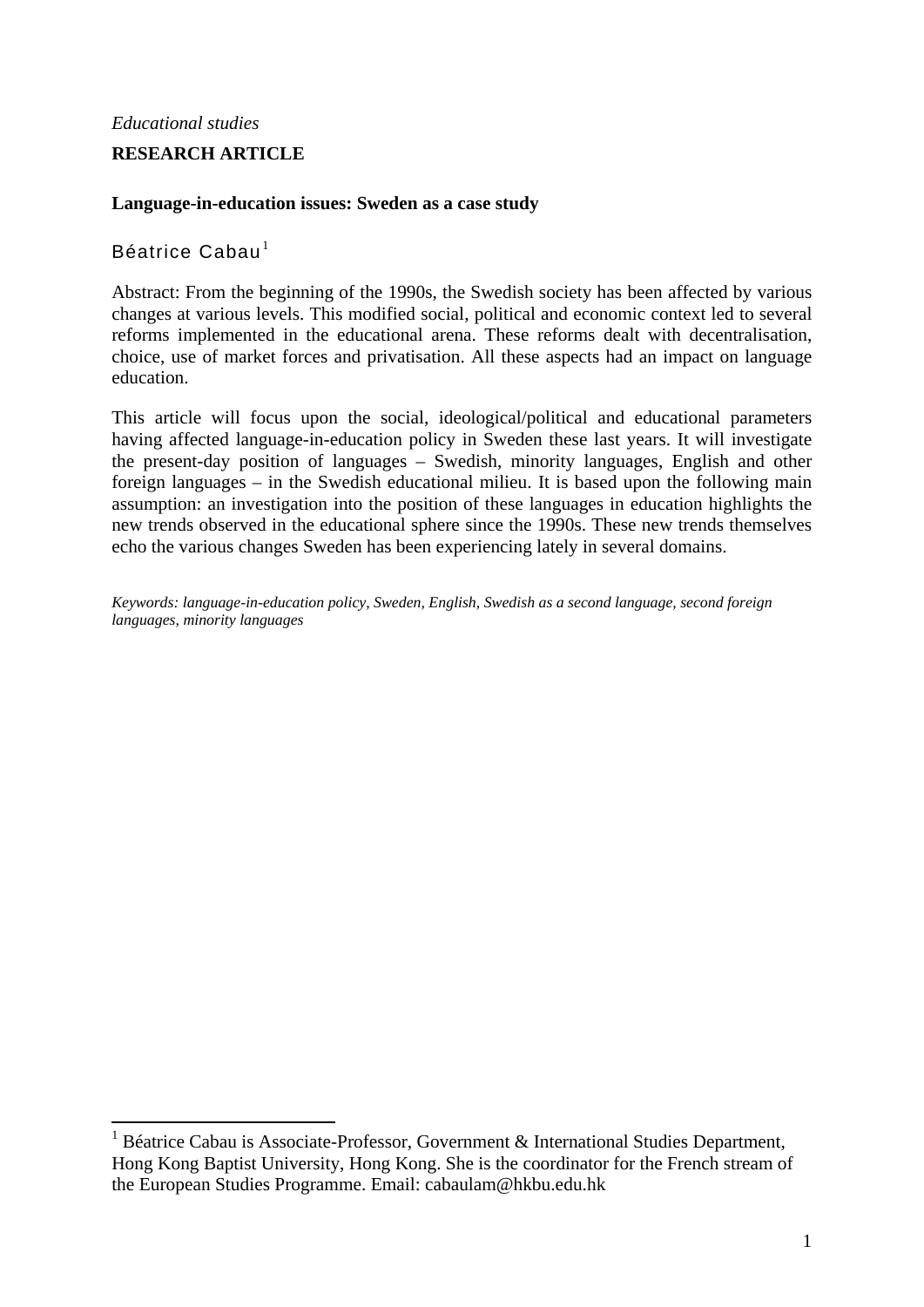## *Educational studies*

# **RESEARCH ARTICLE**

## **Language-in-education issues: Sweden as a case study**

Abstract: From the beginning of the 1990s, the Swedish society has been affected by various changes at various levels. This modified social, political and economic context led to several reforms implemented in the educational arena. These reforms dealt with decentralisation, choice, use of market forces and privatisation. All these aspects had an impact on language education.

This article will focus upon the social, ideological/political and educational parameters having affected language-in-education policy in Sweden these last years. It will investigate the present-day position of languages – Swedish, minority languages, English and other foreign languages – in the Swedish educational milieu. It is based upon the following main assumption: an investigation into the position of these languages in education highlights the new trends observed in the educational sphere since the 1990s. These new trends themselves echo the various changes Sweden has been experiencing lately in several domains.

*Keywords: language-in-education policy, Sweden, English, Swedish as a second language, second foreign languages, minority languages*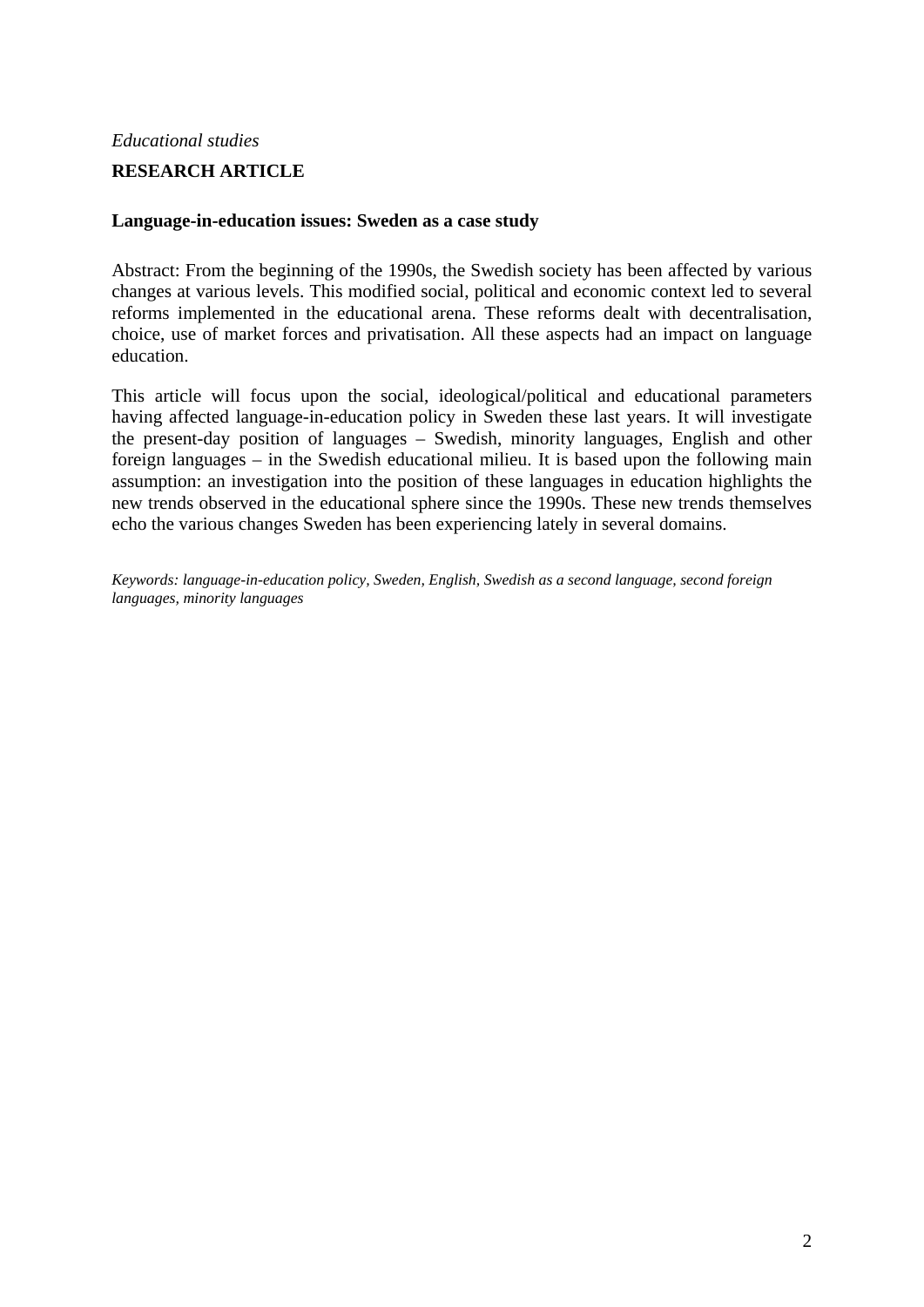### **Introduction**

1

From the beginning of the 1990s, the Swedish society has been affected by various changes at various levels (Lundahl 2002; Trägårdh 2007; Wildt-Persson and Rosengren 2002). This modified social, political and economic context led to several reforms implemented in the educational arena. These reforms dealt with decentralisation, choice, use of market forces and privatisation (Miron 1998, 153). Miron (1993) exposed the change to a market-economy based educational policy, and all these aspects had an impact on language education.

At the same time, a debate has been taking place about linguistic diversity. In 2000, Sweden recognised five minority languages, and in late 2005, adopted a language policy (Regeringens proposition 2005/06:2). Nevertheless, language issues were further discussed, mainly because of the rejection by the previous (Social-Democrat) government of asserting Swedish as the official language of the country. This ideological and political choice prompted many comments and criticisms, nourished not surprisingly by the new right-wing coalition government formed after the 2006 general election. In the 2005 language policy document, the privileged position of English was reinforced in higher education (Regeringens proposition 2005/06:2) and little attention was given to second foreign language (FL) education, i.e. foreign languages other than English (Cabau-Lampa 2007). Then, in March 2008, a language act was proposed to the government to assert Swedish as the main (still not national or official) language in Sweden  $(SOU 2008:26<sup>1</sup>)$  $(SOU 2008:26<sup>1</sup>)$  $(SOU 2008:26<sup>1</sup>)$ . The new law is supposed to enter into force on 1 July 2009. Some titles of articles published online in a recent issue of the "Language Defence" newsletter of the Swedish network *Språkförsvaret*, whose aim is to defend Swedish against the overwhelming presence of English, highlight that the debate about language planning and education is still lively: "Good night Sweden. Poor language knowledge entail billion loss", "Don't teach in English", "Mother tongue best for learning"… (Språkförsvaret, *Newsletter,* Nr 6. 16 October 2007). But, of course, the recurrent topic of discussion was about what status will be granted Swedish in this forthcoming bill.

In the eyes of a foreigner, the Swedish questioning as for the position of the different languages present in Sweden doesn't seem exceptional: what country is exempt of debates dealing with the growing importance of English, the status of the national language(s), the position to give to foreign language education, minority languages, etc. But what might appear as "new" in the Swedish context is the fact that the country retains abroad a traditionally excellent image on her achievements in language education (Enkvist 2005, 38): Swedes are reputed for their high proficiency in English, and Sweden's generosity in the field of immigrant education comprising mother tongue instruction and Swedish as a second language for adults and children was often presented as the model to follow (Cabau-Lampa 1999). But the above-mentioned articles and agenda items seem to indicate that several questions are being raised.

This article is an updated development of previous research work (Cabau-Lampa 1998, 1999) and will focus upon the social, ideological/political and educational parameters having affected language-in-education policy in Sweden the last few years. It will investigate the present-day position of languages – Swedish, minority languages, English and other FLs – in the Swedish educational milieu. It is based upon the following main assumption: an investigation into the position of these languages in education highlights the new trends

<span id="page-3-0"></span> $1$  SOU = Statens Offentliga Utredningar (Swedish Government Official Reports Series). Here, 26 refers to the number of the study in this series in 2008.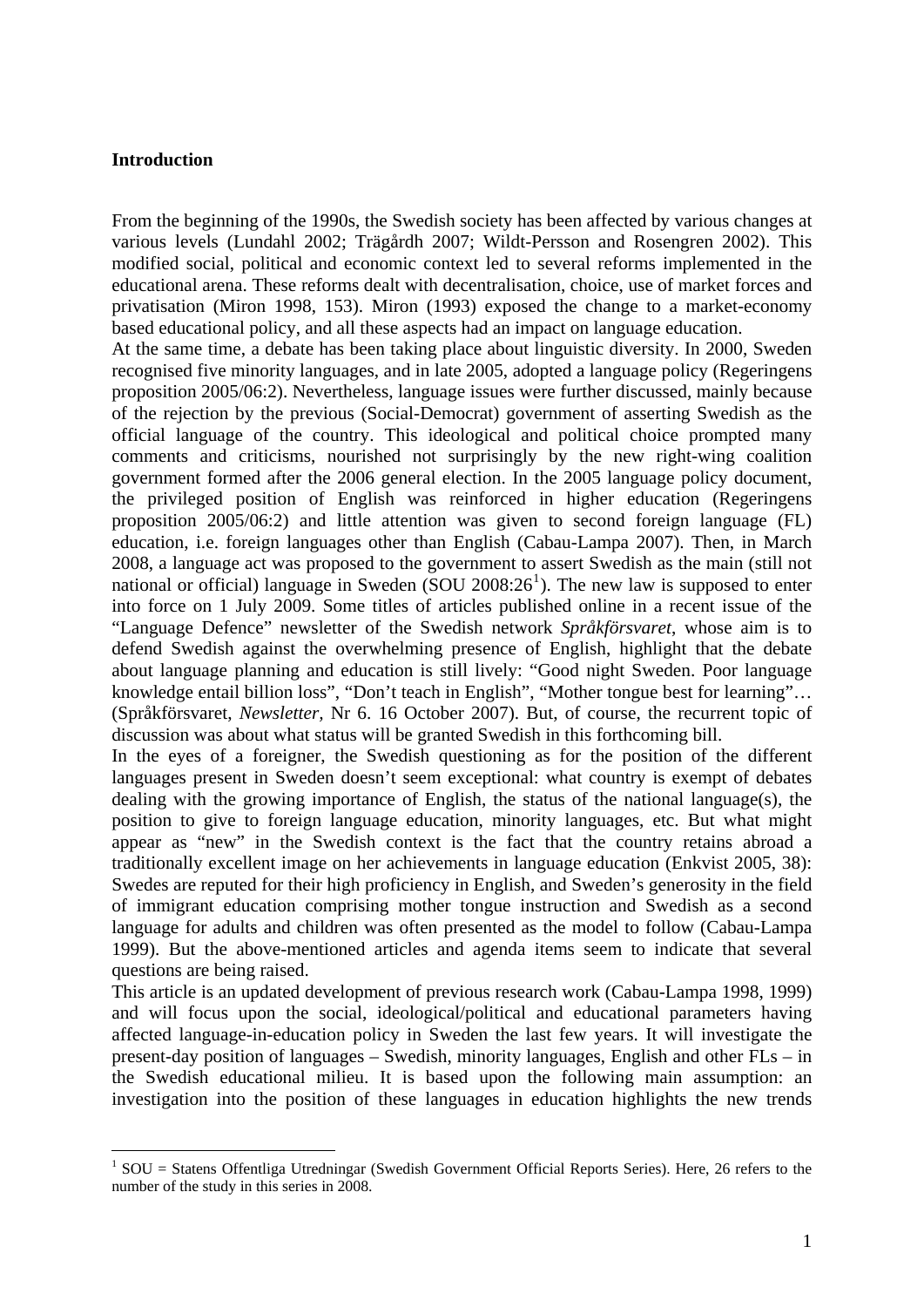observed in the educational sphere since the 1990s. These new trends themselves echo the various changes Sweden has been experiencing lately in several domains.

### *Reorientation of discourse in the Swedish educational arena*

The 1990s represent one of the most interesting periods as for various debates about languages present not only within the Swedish society, but also in the school context (Cabau-Lampa 1998; 1999). To some extent, this is not a surprise since Sweden was then experiencing "fundamental challenges to the Swedish political consensus and the Swedish social contract" (Trägårdh 2007, 20-1). All the new trends observed in the Swedish society were obviously to have an impact on the education system and policy:

Society itself has changed rather dramatically during the last 10 years. Sweden is no longer a homogenate society with small differences between various groups and classes. Sweden is now a multicultural society, and class differences are increasing. These differences tend to effect variations within the education system. Variations or inequalities […] in the education system are not necessarily effects of education reform; they could be the result of societal change (Wildt-Persson and Rosengren 2002, 318).

Some researchers go even further, when stating that the development observed these three last decades in Swedish education and education politics "may be related to both a critique of the functioning of the welfare state and a restructuring of Swedish economy and society" (Lundahl 2002, 688). At the beginning of the 1990s, the education system went through great changes. The school system was decentralized, with the idea that, the school system would become more receptive to change and more sensitive to its interest groups (Wildt-Persson and Rosengren 2002). The reforms which took place dealt with decentralisation, choice, use of market forces and privatisation (Miron 1998, 153). The emergence of individualism led to the phenomenon of choice:

Choice has been augmented by the reforms as well as by the new national curriculum. Students now have more chances than before to choose which subjects they wish to participate in or study in depth. The number of choices increases over the years. Schools now have more choice in the instruction they offer. The national curriculum specifies the goals in each subject, and the schools have more choice in deciding how they are going to attain that goal. Schools can also make choices in how they wish to distribute the specified number of hours of instruction per subject (Miron 1998, 154-5).

Furthermore, the 1990s have introduced a revolutionary element into the Swedish educational environment, i.e. the existence of independent schools which was made possible by the introduction of a new grant system in 1992. These schools – which must be approved by the National Agency for Education – receive a grant from the municipality where the pupil has his/her home. The municipalities are obliged to pay the independent school 75% of the average cost per pupil at a municipal compulsory school. In 1995/96, there were 238 independent schools set against 635 in 2007/08 (Skolverket 2008). In 2004/05, at the compulsory level, [2](#page-4-0)9 of them adopted a linguistic/ethnic profile<sup>2</sup>.

All these changes had an impact on language education opportunities and choices.

## **Languages in the school context**

1

First of all, let us turn first briefly to the various languages present in Sweden, before considering their position in the educational arena. Swedish is the principal mother tongue,

<span id="page-4-0"></span> $2$  In 2006, the classification "ethnic/linguistic profile" disappeared to be included in the category "general education".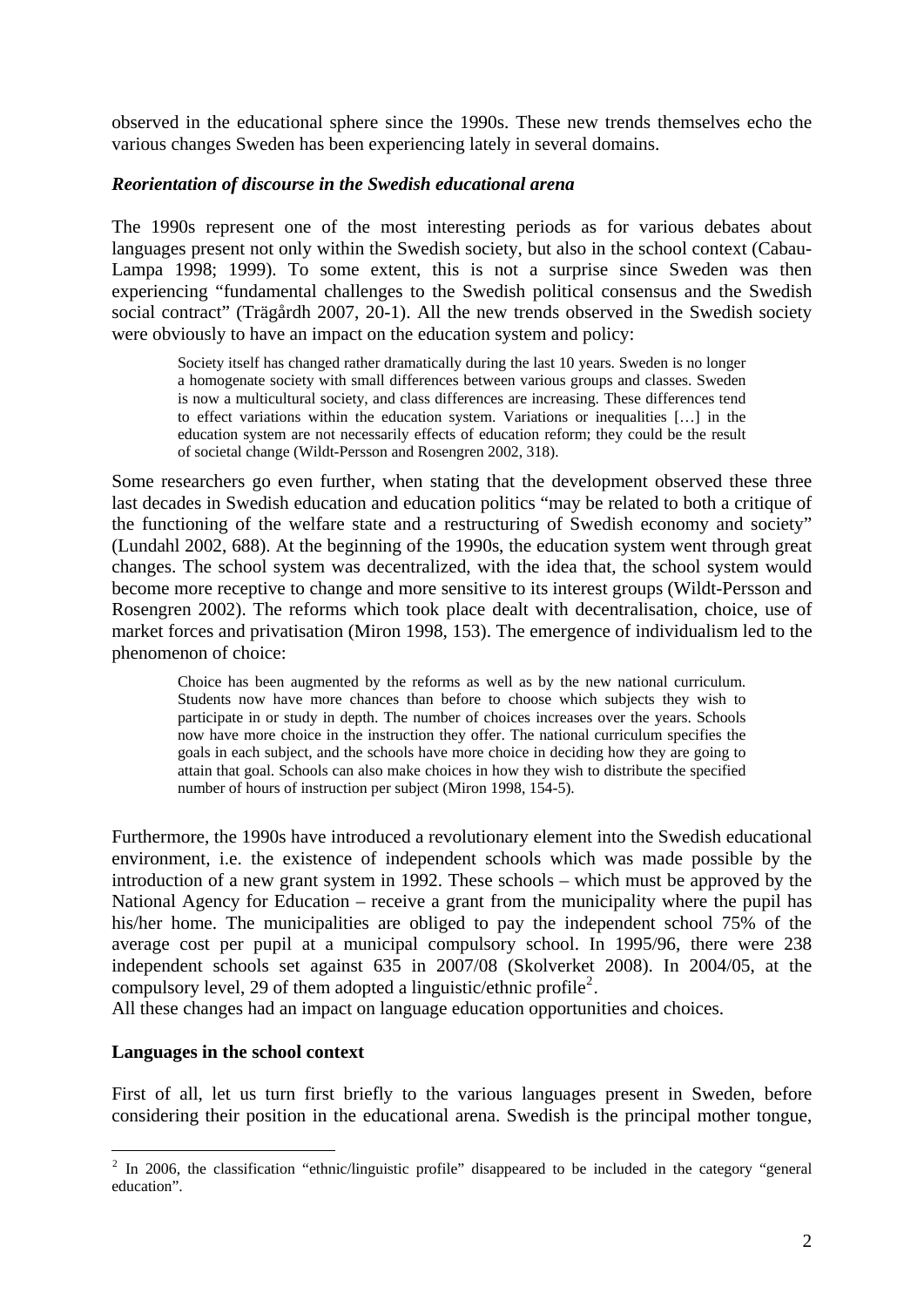which dominates the society at all levels. English, a compulsory school subject since 1962, is part of the daily life of most Swedes and enjoys high prestige (Josephson 2004, 14). Some world languages, such as Spanish and Arabic, are used by minority groups, with Spanish presenting the peculiarity of being the most popular second FL. The two other main FLs are German and French. The main minority mother tongue is Finnish, a neighbour language. In 2000, Sweden ratified the *European Charter for Regional or Minority Languages* as well as the *Framework Convention for the Protection of National Minorities*. Finnish, Saami, Meänkieli (a language related to Finnish spoken in the Tornedal district in northern Sweden), Yiddish and Romani were granted the status of minority languages. There are between 15,000 and 20,000 Saami people, 40,000 Meänkieli speakers, 200,000 Finnish speakers (but 445,000 individuals born in Finland or their children), between 35,000 and 40,000 Roma people and 2,500 Yiddish speakers (SOU 2005:40).

The past and present-day importance of language teaching of various kinds in the Swedish school system has been recognised (Eurydice 2005, 76). Olle Josephson, Director of the Language Council, uses the stage of the teacher room to illustrate the issue of language status: the English and Swedish teachers are heard and listened to by other teachers; the Spanish, German and French teachers are under pressure but occupy a respected position; teachers of Swedish as a second language are often viewed as the ones who are not able to cope with larger classes, even if their teaching task is challenging because of the diversity of needs and preliminary knowledge in Swedish; finally, teachers of immigrant/minority languages are nowhere to be seen, be it in the teacher room or in the whole school (Josephson 2004, 128).

## *English*

English was introduced as the first compulsory FL as early as 1962. Official documents assert the "central role" (Skolverket 2001, 88) played by English in the Swedish school, presenting it as the "common frame of reference and of basic education equal for all citizens" (Skolöverstyrelsen 1980, 15). This central role is explained by the fact that compulsory English learning has long been seen as the perfect combination of the objective of democracy with the concept of market economy, and as a tool of active citizenship. And the multidimensional stake of English learning/teaching, specifically the importance of strengthening the international competitiveness, not only in the labour force, but also in higher education was earlier demonstrated (Cabau-Lampa 1998; Cabau forthcoming).

English is the most frequent language of instruction in the Content and Language Integrated Learning programmes (CLIL or SPRINT in Swedish), which are considered "a means by which upper secondary schools can raise their profile and attract more students" (Eurydice 2005, 4). They are often criticised (Hyltenstam 2002) and even accused of being an instrument of segregation, where no pupils with immigrant backgrounds are to be found, but only motivated Swedish middle-class pupils aiming at international careers. Furthermore, academic achievements are somewhat lower in these classes, compared to the achievements of pupils with Swedish as tool of instruction, especially in intellectually demanding or culturally related subjects, such as social sciences or physics (Josephson 2004).

At university, a large part of the course literature, particularly in doctoral programmes, is in English. But if students may speak excellent English, growing numbers have poor written skills (*The Times Higher Education Supplement*, 22 April 2006). They are not able to carry on a discussion (about their research) in Swedish accessible to the general public anymore (Teleman 1992; Gunnarsson 2001), and in certain disciplines Swedish is dead (*Dagens Nyheter*, 17 June 2005). Not being able to use Swedish in their study/research activities sets unfavourable conditions for Swedish students, since it will be more difficult for them to grasp complicated intellectual problems in a language which is not their mother tongue. Furthermore, they will not be able to communicate with the community at large to expose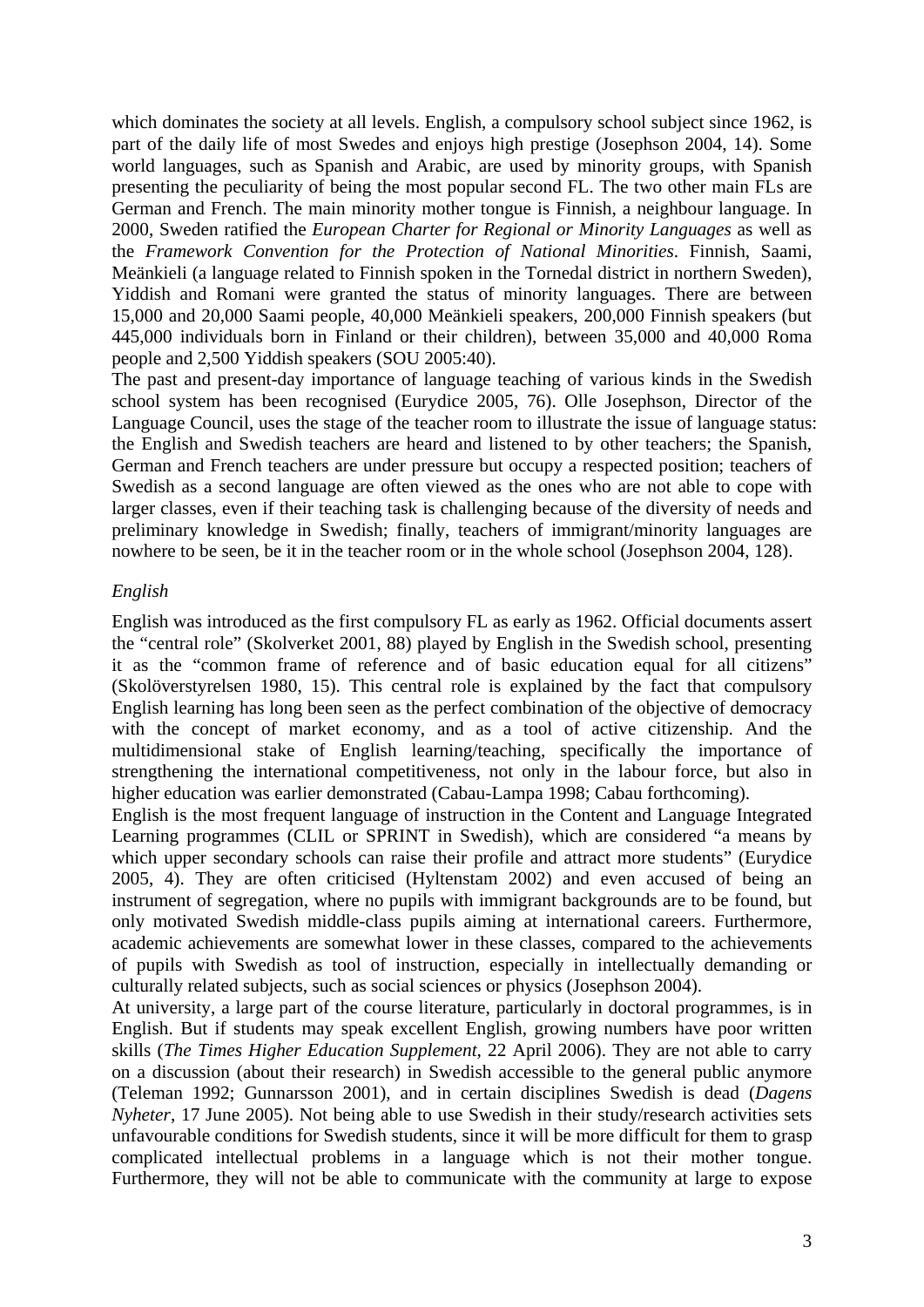their research because of their lack of knowledge of Swedish terminology in their domain. Finally, these students jeopardize the possibility to pass knowledge to future students: who is going to write high school text books in scientific subjects in Swedish? (Josephson 2004, 133). Together with the concern about diglossia and democracy, the problem of thinking behaviour, i.e. unilateral thinking is also mentioned, as the consequence of Anglo-American imperialism in the higher education setting. What is worrying is the link established between quality and the use of English to promote quality of research which entailed the strengthened role of English in higher education in the 2005 language bill, whereas already 80% of PhD dissertations are written in English (Regeringens proposition 2005/06:2, 46).

## *Swedish as a second language for adults*

Whereas Swedish for immigrants (or *sfi*, abbreviation for *svenska för invandrare*) has been admired by foreign observers who see in it one of the main assets of the Swedish model, it has been recurrently criticised since its introduction in the early 1970s. In 1991, *sfi*-teaching ceased to be ruled by a specific law and was included in the more general School Law. In 1993, the grant specially allotted to this teaching was abolished and in 1994, the teaching plan for this subject was even cancelled (Cabau-Lampa 1998), to be reintroduced some years later. More recently, a series of discussions was launched after the Liberal party (Folkpartiet) proposal to introduce a language test for future Swedish citizens in 2002 (Milani 2007). Acceptable knowledge of the Swedish language was a condition to obtain Swedish nationality, and it was not to be viewed as the will to belittle the minorities' rights (Folkpartiet 2002). This proposition allegedly helped the party win 13.3% of the votes cast in the 2002 parliamentary elections, compared to 8.7% in 1998. A similar document was published in 2006 (Folkpartiet 2006).

Harsh comments are heard by the right-wing government: "alarming" deficiencies in the current *Svenska för Invandrare* system seriously hinder the job prospects of new arrivals". [...] It is also entirely possible to use *sfi* as a form of income year after year, without actually gaining any language skills or producing any results". Whereas there is still no linguistic prerequisite to acquire Swedish nationality, compulsory national testing is to be introduced from 1 January 2009 for all *sfi* courses (*The Local*, 18 February 2008).

## *Swedish as a second language for pupils with immigrant background (SSL)*

At the school level, the existence of Swedish as a second language (or Swedish as a FL, as it was named until 1985) was also threatened as a subject of its own. It became a fully-fledged school subject in 1980 at compulsory schools and in 1990 at upper secondary schools. In 1993, the right-wing coalition proposed, against the opinion of the committee in charge of drafting the study plans of various school subjects, to delete the study plan of SSL (Regeringens proposition 1992/93:220, 56-7). This proposal was accepted by the Parliament, but the Social-Democrats and the Left Party were opposed to it. The position of the Liberal Party illustrated again the importance of the political stake in (language) education: whereas in three petitions addressed to the Parliament, some of its members had expressed their disagreement about the suppression of the study plan of SSL, the Liberal Party decided that since they belonged to the government coalition, their interest was to support the government proposal (Cabau-Lampa 1998). This was considered an attack on the status of SSL. Back in power, the Social-Democrats reintroduced the study plan in the summer of 1995. In 2007/08, 7% of compulsory school pupils attended SSL classes (Skolverket 2008), but it is worth mentioning that in 2006/07, 20% of last compulsory school year (i.e. Form 9) pupils learning SSL didn't reach the learning objective, i.e. they failed (Skolverket 2007).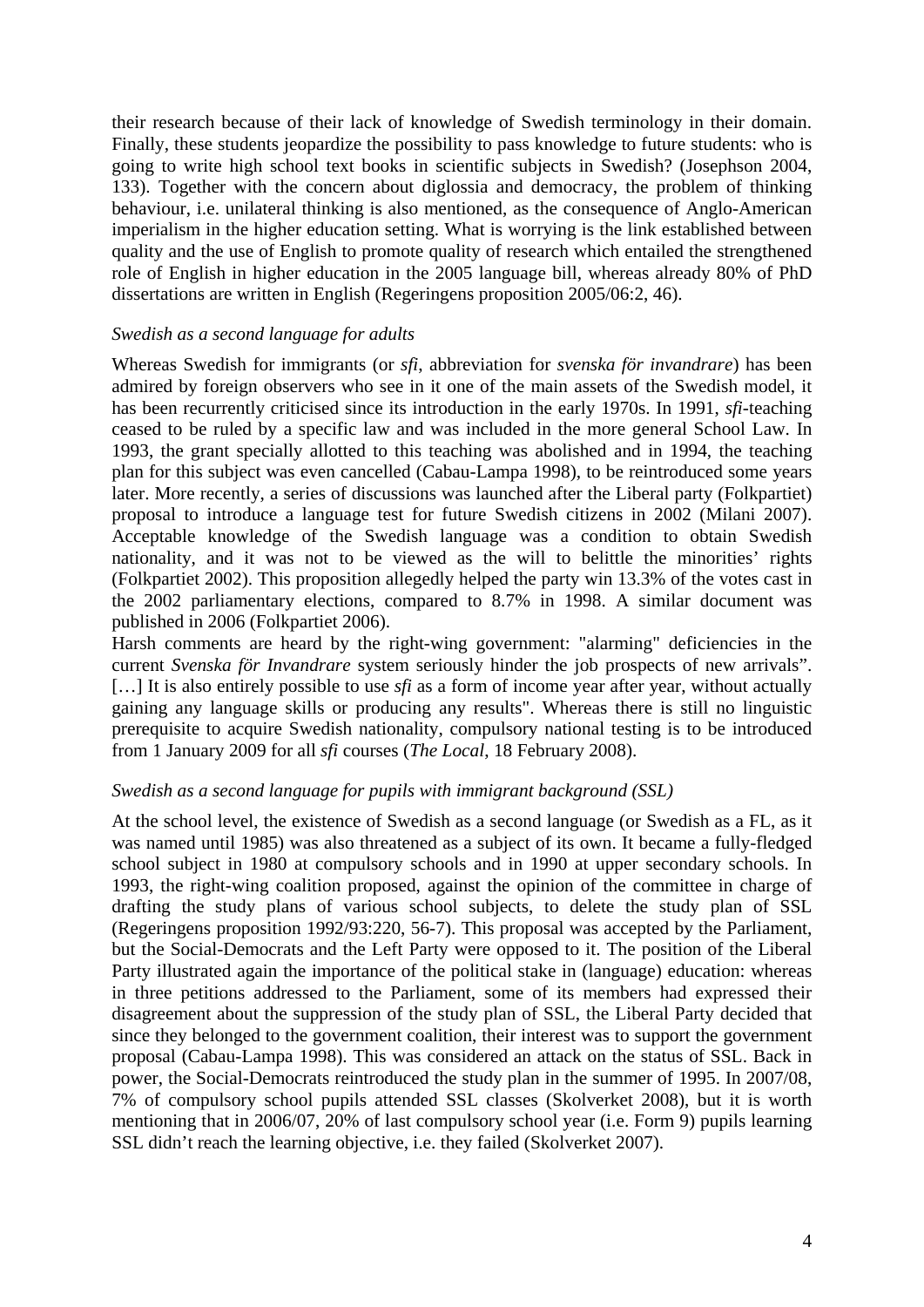In January 2007, the school and administration management in Landskrona (a city in Scania, south of the country) decided that pupils should speak only Swedish during lessons and pauses (half of the pupils have an immigrant background). The reasoning was the following: no one should be able to insult anybody else in a language not understood by the personnel and no one should be misunderstood and no one should think she/he is insulted. The decision was harshly criticised by the child ombudsman, and the discrimination ombudsman decided to restrict the language rule (*Dagens Nyheter,* 20 and 25 January 2007).

### *Mother tongue instruction (MTI)*

In the 1990s, the deterioration of the economy combined with the phenomenon of communalisation led to severe budget restrictions, since the specific state grants for MTI and SSL were abolished, leaving the municipalities free to decide how much of their budget to allot to these educational opportunities. The ongoing problems encountered in MTI are the lack of teachers and the time restriction, i.e. (from 40 to 120 minutes per week (Skolverket 2005, 43), classes often being held outside the time table and in another school than the pupil's (Hyltenstam and Milani 2004, 33). The national minorities are also complaining about the lack of specific and active dissemination of information to parents about the existing MTI opportunities and about the lack of qualified teachers, as well as teaching material and guidelines for the production of such materials. Nevertheless, the Saami, the Jews and the Tornedalians consider that the situation of their minority education significantly improved since the recognition of their languages (Skolverket 2005, 37).

In 2006, the Council of Europe published its evaluation about the application of the *European Charter for regional or minority languages* in Sweden:

In the mainstream education system, provision for regional or minority languages is made almost exclusively through "mother-tongue" education. However, this model has clear shortcomings […], and in any event, its availability remains patchy. The Committee of Experts has doubts as to whether this model in its current form is sufficient to ensure compliance with Sweden's Part III [of the European Charter for Regional or Minority Languages] obligations in the field of education (Council of Europe 2006, 57).

And before 2008, Swedish legislation related to the education situation of national minorities didn't stand on all points in harmony with the Swedish minority policy and the *Framework Convention for the protection of national minorities* of the Council of Europe. For two minorities, the pupil's language had to be his/her language of daily communication at home. This was also not intended in the Convention. The requirement of a five-pupil minimum wishing to have such instruction was detrimental for Yiddish-speaking and Finnish pupils (Skolverket 2005, 38-9).

A pupil is entitled to mother tongue instruction if one or both parents have another language than Swedish as mother tongue and if he/she possesses some basic knowledge of this language. A municipality must offer MTI if there is a qualified teacher and if five pupils wish to have such instruction. From 2008 on, the last mentioned restriction doesn't apply for pupils belonging to one of the five recognised minorities (SFS 2008:97). MTI is available within the framework of personal choice (one or two hours per week) or language choice (among them FLs are to be found as well as remedial classes of Swedish and English); as activity organised by the school, i.e. 410 hours altogether, to be freely spread over the nine school years; or outside timetabling, in which case, FL instruction is restricted to seven school years. Once again, this time restriction is not to be applied to recognised minorities' pupils. Saami pupils can attend a Saami school during their first six school years. The same rules are applied at high schools, with the restriction that pupils must have a good (and not basic) knowledge of the language chosen for MTI, as well as at independent schools.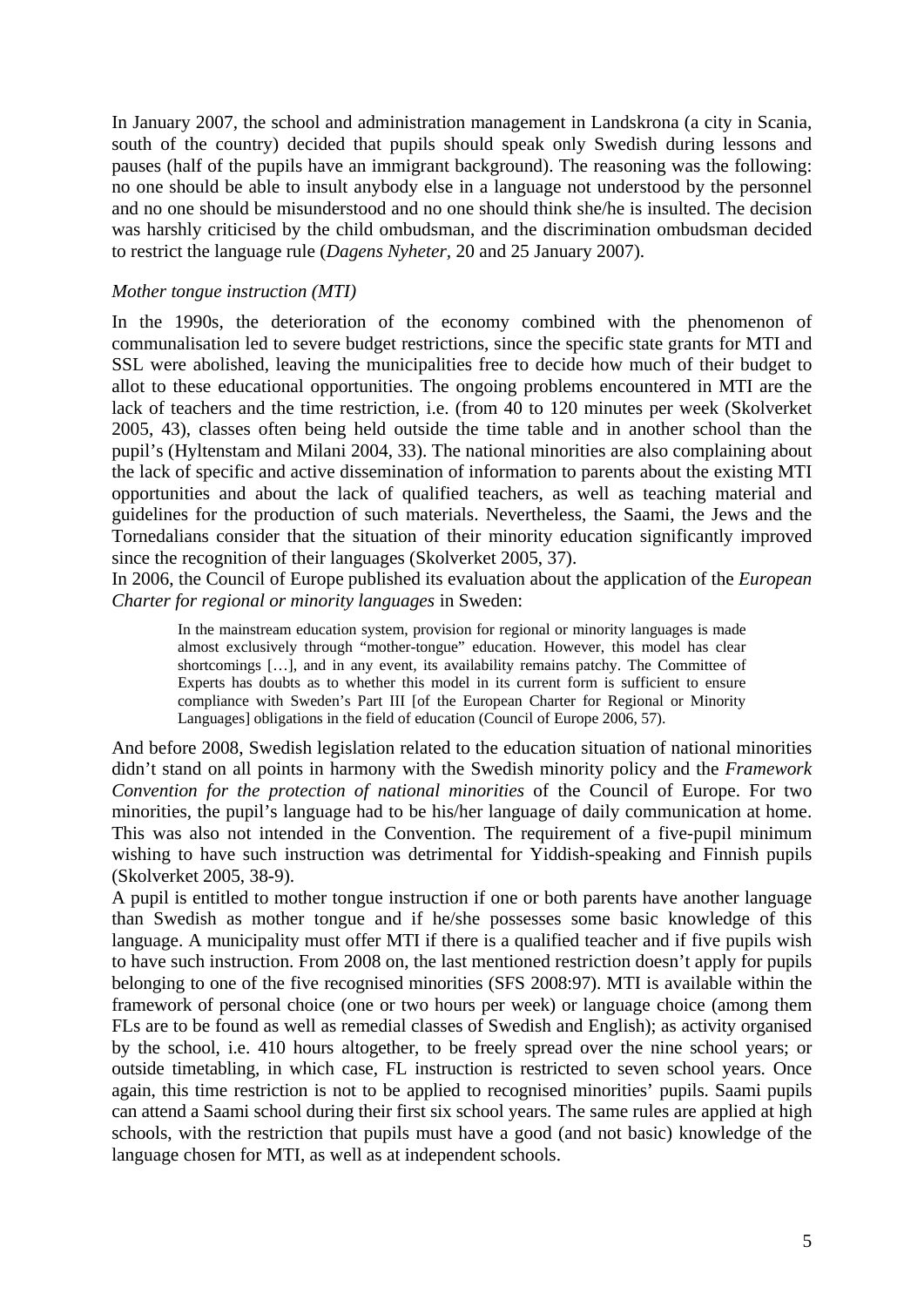According to a Swedish Government Official Report (SOU 2005:40), minority languages are on the way to disappearing: minority children don't learn their languages at home, because of the language shift to Swedish. Even parents don't actively use their languages. It is the older generation that possesses linguistic knowledge. So, if the state can't provide MTI, there is a great risk that minority languages will die (SOU 2005:40, 21-2). In 2007/08, more than 16% of compulsory school pupils were entitled to MTI, but only half of them used this opportunity (Skolverket 2008). The number in bilingual Finnish-Swedish classes diminished from the beginning of the 1990s from 4,500 down to 450 (Hyltenstam and Milani 2004, 36-7). The almost complete absence of bilingual education is a major concern for most minorities. In 2005, there were three schools offering MTI in Yiddish and two offering MTI in Meänkieli (Skolverket 2005, 45). A survey taken in 2001 showed that the best conditions to be able to develop one's language and one's cultural identity are offered to pupils enrolled in the six Saami schools, in the eight independent Sweden Finnish schools $3$  and in the multilingual classes (Skolverket 2005, 47).

In the mid 1960s, the creation of independent schools with bilingual education was deemed as unacceptable, except for the Estonians, as well as for English, French and German speaking pupils (Municio 2000, 20). Nowadays, minority schools still represent the antithesis of the spirit of community, of the collective goal and of the principle of equal opportunities: in 2007, the education board of the city of Södertälje (30 km south from Stockholm), which includes members of the Social-Democrats, the Green Party and the Centre Party, protested against the establishment of Sweden Finnish school, because it would allegedly increase the segregation of ethnic groups (*Eurolang*, 23 November 2007).

The acceptance of the idea that minorities could be entitled to take responsibility for the education of minority pupils may be considered an acknowledgement of failure from the Swedish school authorities: the goal of bilingualism cannot be achieved in a unique school framework and the municipalities have far from encouraged MTI.

## *French, German and Spanish*

1

In 1994/95, a linguistic option, hopefully a second FL, was made a mandatory school subject. In 2008/09, 13.5% of Form 9 pupils were learning French, 29% Spanish and 18% German (Skolverket 2009), which is below the Swedish decision makers' expectations (SOU 1992:94, 273). The figures observed during these last years indicate a steady decline of German accompanied by a growing popularity of Spanish: Spanish learners outnumbered French learners for the first time in 2003/04; two years later, they even outnumbered German learners. German had been the primary second FL since the creation of the compulsory school in 1962, with popularity peaking in 1997 when it was studied by more than 40% of Form 9 pupils. As for French, the figures have remained stable in the past few years, with only a slight decline. The low number of upper secondary school pupils and the percentage of students who got a final grade in German, French or Spanish (stage 4, or fourth year of study) amounted to around 30% in previous years as against less than 15% today (Skolverket, Statistical series *Utbildningsresultat-Riksnivå,* 1999-2008).

In independent schools as well as in international schools, second FL learning is very popular: in the former ones, 85% of the pupils are studying a language other than English and the figures are even higher in international schools (which is not really surprising) with 96%. And in these international schools, once again, German is defeated by Spanish and French: in

<span id="page-8-0"></span><sup>&</sup>lt;sup>3</sup> In the early 1980s, the identification among Finnish-speakers with both Sweden/Swedishness and Finland/Finnishness, pressed for a new ethnonym to be created, *Sweden Finn* and *Sweden Finnish* (Lainio 2004, 1).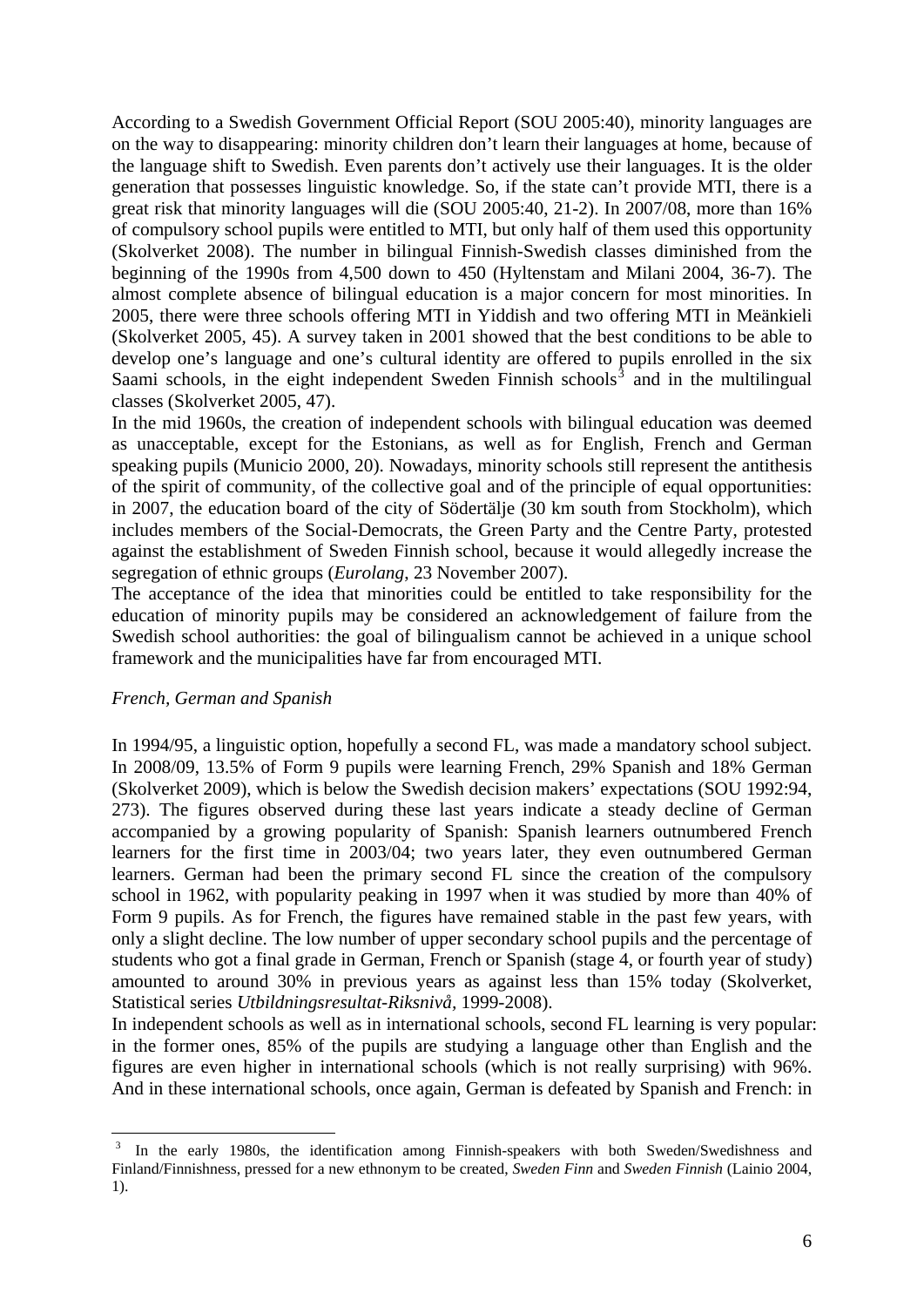2007/08, 22% of Form 9 students were learning the Germanic language against 26% for Spanish and 21% for French (Skolverket 2008).

At compulsory schools, one pupil in five abandons second FL learning (Sörensen 2000, 3). The declining interest in second FL learning which is tantamount to a "crisis" or a "catastrophic situation" for second FL teachers (Cabau-Lampa 2007, 334) is due to several factors: the fact that pupils may opt for remedial Swedish/English classes; the declining importance given to second FLs compared to English; the idea that learning French, German, or Spanish is too demanding and time-consuming; the absence of a sense of necessity to be proficient in these languages in their professional lives; the negative images of French and German, etc.

Even if the government expressed its concern about the declining popularity of second FL learning in its language policy bill (Regeringens proposition 2005/06:2, 43), priority was given to the status of Swedish in the light of the growing importance of English. In fact, the overt choice to reinforce second FL teaching in the mid-1990s took place without specific popular support. Hence, pupils opt for the alternative choice, remedial classes in English and Swedish, and abandon advanced studies in German, French or Spanish and begin *ab initio* FL classes at upper secondary school level. In order to thwart the pupils' single choice, i.e. English only, advanced courses in modern languages will be given extra credit when rating merits for admission to higher education (*Dagens Nyheter,* 21 February 2007). This measure will be introduced in 2010 (Högskoleverket 2007).

#### **Concluding remarks**

In the 1990s, the modification of the constituent features of the Swedish educational milieu had an impact upon the position of languages in the educational arena. The wind of neoliberal ideology incorporated the shift from state responsibility to individual responsibility. The then new concept of freedom of choice where the citizen has become a client entailed a lot of consequences as for language education: it results in English only learning behaviour together with a declining interest in second FL learning. At the same time, the failed attempt to enhance the status of MTI at public schools led to the emergence of ethnic/linguistic independent schools. And recently, the emphasis put on the use of Swedish in the school arena echoes the debate as regards national language policy and planning.

When reading official documents and press articles about language issues, challenges facing the Swedish decision-makers appear clear: the impossible crossing of the Rubicon to introduce Swedish as the official or national language of the country; the increasing focus on acquisition of Swedish inside and outside school (for adults and children from foreign backgrounds); the discrepancy between the apparent goodwill of the authorities and the resistance on the field to implement sustainable teaching of minority languages; and last but not least, the seemingly restricted manoeuvre room of the government whatever the political colour as for the strengthening position of the teaching of languages other than English, the latter being sacrosanct. The present study also illustrates the impact of ideological/political values in the educational arena as for language education as a whole. Status and linguistic hierarchy are usually determined in a long term process as a product of popular choice in a democratic society. This is the reason why the dominant position of English can only be mildly counterattacked because of its strong support of social consensus.

The Swedish case points to the difficulties in reaching the goal of the Council of Europe, i.e. the enhancement of linguistic diversity in education (Council of Europe 2007). Nevertheless, a new awareness seems to gain importance in Sweden as in several European countries: first of all, in the corporate and business field, the acknowledgement that there is too high a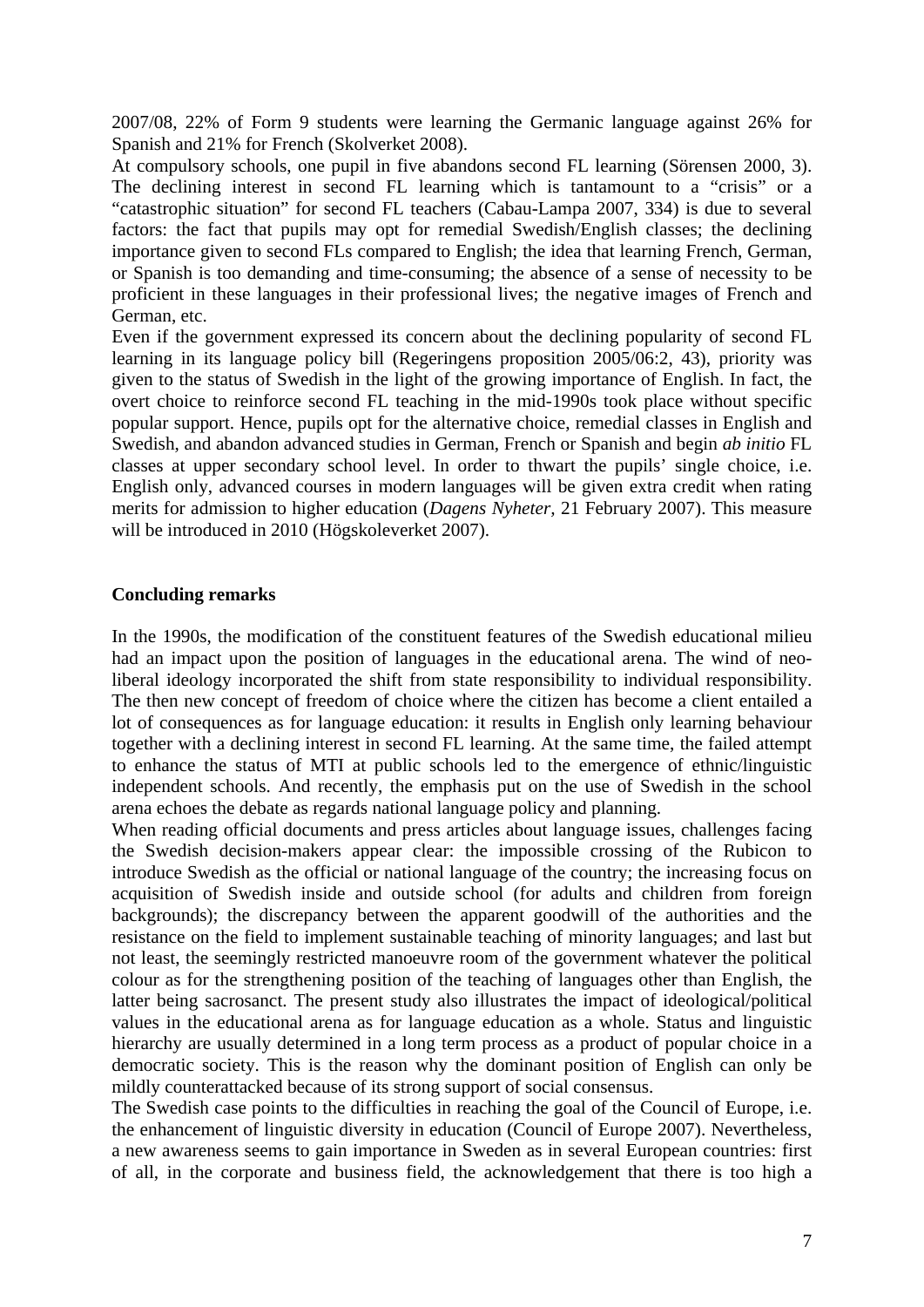reliance upon English and that a significant amount of business is being lost to enterprise as a result of lack of language skills (CILT 2006). Second of all, it is interesting to note that the European Union multilingualism strategy encouraging European citizens to learn two FLs is expected to "have a *political* aspect whereby the Commission would attempt to bring cultural, national identity, and business issues – as well as those related to the integration of migrants – together into a comprehensive 'policy'" (*EurActiv*, 19 February 2008). These two public statements may entail some positive development in language-in-education policy in Sweden as in other European countries.

## **References**

- Cabau-Lampa, B. 1998. *L'Enseignement des langues-cultures en Suède : un enjeu multidimensionnel* [Languages and cultures teaching in Sweden: a multidimensional stake]. Université de Lille: Presses Universitaires du Septentrion.
- Cabau-Lampa, B. 1999. Decisive factors for language teaching in Sweden, *Educational Studies* 25, No. 2: 175-86.
- Cabau-Lampa, B. 2007. Mother tongue plus two European languages in Sweden: unrealistic educational goal? *Language Policy* 6, No. 3: 333-58.
- Cabau, B. 2009. Forthcoming. The irresistible rise and hegemony of a linguistic fortress: English in the Swedish educational arena and society. *International Multilingual Research Journal* 3, no. 2.
- CILT. 2006. *ELAN: Effects on the European economy of shortages of foreign language skills in Enterprise*. http://ec.europa.eu/education/languages/pdf/doc421\_en.pdf. (accessed July 10, 2008).
- Council of Europe. 2006. *European Charter for regional or minority languages Application of the Charter in Sweden*. Strasbourg: Council of Europe.
- Council of Europe. 2007. *From linguistic diversity to plurilingual education: Guide for the development of language education policies in Europe*. Council of Europe: Strasbourg.
- Enkvist, I. 2005. *Trängd mellan politik och pedagogik: svensk språkutbildning efter 1990*  [Caught between Politics and Pedagogy: Language Education in Sweden after 1990]. Hedemora: Gidlunds Förlag AB.
- Eurydice. 2005. *Key data on teaching languages at schools in Europe*. Brussels: European Commission.
- Folkpartiet. 2002. En ny integrationspolitik [A new integration policy]. http://www.folkpartiet.se/upload/Dokument/rapporter/integrationspolitik.pdf (accessed January 4, 2008).
- Folkpartiet. 2006. En aktionsplan för att stärka kunskaperna i svenska hos personer med utländsk bakgrund [An action plan to strengthen Swedish language competence of people with foreign backgrounds].

http://www.folkpartiet.se/FPTemplates/Document\_\_\_\_43707.aspx (accessed January 4, 2008).

- Gunnarsson, Britt-Louise. 2001. Swedish, English, French or German the language situation at Swedish universities. In *The dominance of English as a language of science – effects on other languages and language communities*, ed. U. Ammon*,* 289- 316. Berlin/New York: Mouton de Gruyter.
- Högskoleverket. 2007. Högskoleverkets föreskrifter om områdesbehörigheter [Swedish National Agency for Higher Education's regulations for specific entry requirements]. HSVFS 2007:8.
- Hyltenstam, K. (2002). Engelskundervisning i Sverige [English teaching in Sweden]. In SOU 2002:27 *Handlingsprogram för svenska språket Mål i mun – Förslag till*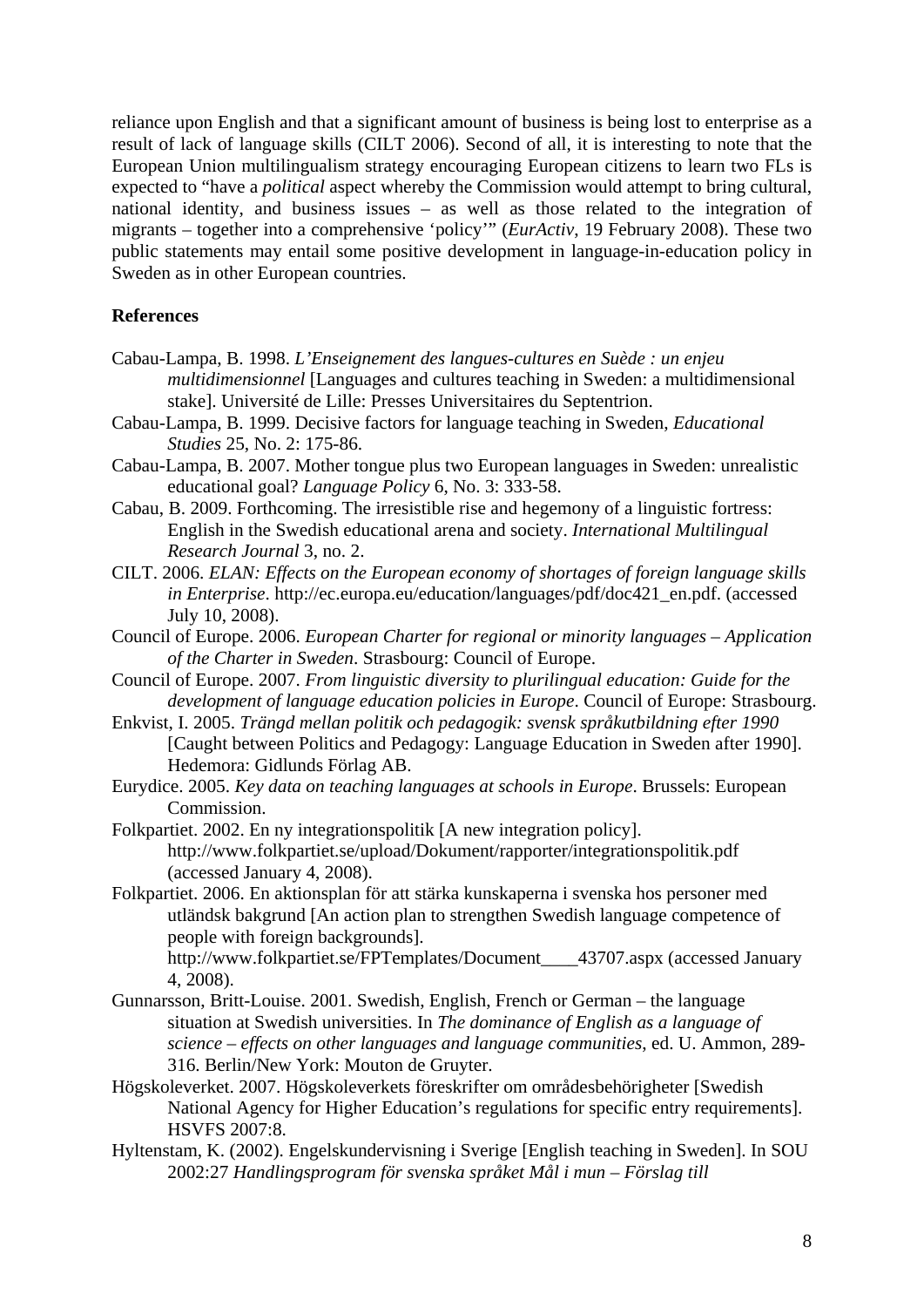*handlingsprogram för svenska språket* [Speech: Draft Action Plan for the Swedish Language], 45-71. Annex 3.

Hyltenstam, K., and T.M. Milani, 2004. *Nationella minoriteter och minoritetsspråk - Uppföljning av Sveriges efterlevnad av Europarådets konventioner på nationell nivå: ett minoritetsspråksperspektiv* [National minorities and minority languages – Report on the implementation of the European Council's conventions in Sweden: a minority perspective]*.* Stockholms universitet: Centrum för tvåspråkighetsforskning.

Josephson, O. 2004. "Ju" – ifrågasatta självklarheter om svenskan, engelskan och alla andra språk i Sverige ["Of course": Questionable self-evidences about Swedish, English and all other languages in Sweden]. Stockholm: Nordstedts Nordbok.

- Lainio, J. 2004. The situation for Sweden Finnish before and after receiving a minority status – First one step forward, then two steps backward, and now...?
- http://www.ciemen.org/mercator/pdf/simp-lainio.pdf. (accessed 22 December, 2007). Lundahl, L. 2002. Sweden: decentralization, deregulation, quasi-markets – and then what? *Journal of Educational* Policy 17, no. 6: 687-97.
- Milani, T.M. 2007. Debating Swedish –Language politics and ideology in contemporary Sweden. PhD diss. Centre for Research on Bilingualism. Stockholm University.
- Miron, G. 1993. *Choice and the use of market forces in schooling: Swedish education reforms for the 1990s*. Institute of International Education. Stockholm: Stockholm University.
- Miron, G. 1998. Restructuring education in Sweden. In *Education and the Scandinavian Welfare State in the year 2000 – Equality, policy, and reform*, ed. A. Tjeldvoll*,* 151- 71. New York/London: Garland Publishing.
- Municio, Ignacio. 2000. The return of the repressed other Linguistic minorities and the Swedish nation-state, from the 1840s to the 1990s. http://webappl.web.sh.se/\_\_C1256EC10031E916.nsf/0/C2254FE39B7BFE87C12571 FF004CFECA/\$file/return\_of\_repressed.doc. (accessed 21 December, 2007).

Regeringens proposition 1992/93:220. En ny läroplan [A new teaching curriculum].

- Regeringens proposition 2005/06:2. Bästa språket en samlad svensk språk politik [Best language – A concerted language policy for Sweden].
- Skolöverstyrelsen. 1980. *1980 års läroplan för grundskolan* [The 1980 teaching curriculum for compulsory schools]. Stockholm: LiberFörlag/Allmänna förlaget.
- Skolverket. 2001. *Languages: syllabuses, grading criteria and comments*. Stockholm: Skolverket.
- Skolverket. 2005. *De nationella minoriteternas utbildningssituation* [The education situation of national minorities]. Rapport 272. Stockholm: Fritzes.
- Skolverket. 2007. Andelen behöriga till gymnasieskolan är den lägsta på tio år [The proportion of pupils entitled to upper secondary education is the lowest since the last ten years]. *Pressmeddelande.* 14 August.
- Skolverket. 2008**.** *Barn, elever, personal och utbildningsresultat Kommunal nivå Jämförelsetal om förskoleverksamhet, skolbarnsomsorg, skola och vuxenutbildning* [Children, pupils, personnel and educational results at the communal level – Descriptive data on pre-school activities, school-age childcare, schools and adult education in Sweden**]***.* Del 1, 2008. Rapport 312. Stockholm: Skolverket.
- Skolverket. 2009. Skolor och elever i grundskolan läsår 2008/09.
- http://www.skolverket.se/sb/d/1638 (accessed May 23, 2009).
- Sörensen, C. 2000. *Språkvalet i grundskolan en pilotundersökning* [Language choice at compulsory schools – a pilot study]*.* Stockholm: Skolverket.